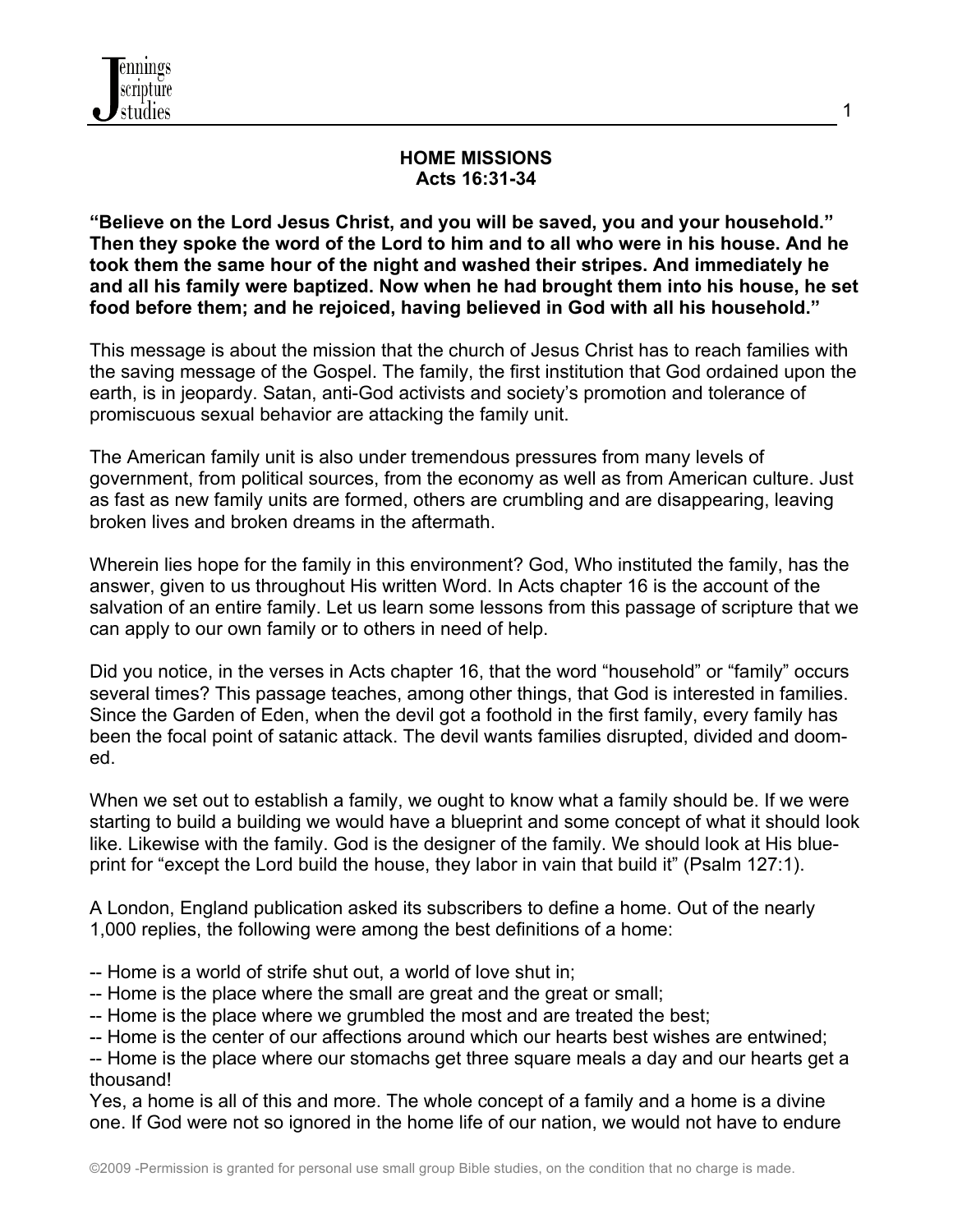the shame and tragedy of low moral standards, the breakdown in marriages and juvenile and parental delinquency.

Marriage is a divine institution. Marriage should be a holy wedlock instead of an unholy deadlock! It should be a duet not a duel! One lady said, "When I first got married I thought married life was ideal, then it became an ordeal and now I'm looking for a new deal! There are many men as well as women who probably feel the same way. However, to make marriage a holy wedlock and the family everything that God intended it to be, families must discover and apply the biblical principles that make for a happy home.

In Acts chapter 16 we have the account of a family coming to the Lord, not only the father. Usually we quote only part of verse 31, stopping with the word "saved". We make the verse read as follows: "Believe on the Lord Jesus Christ and you will be saved." But the entire verse reads, "And they said, believe on the Lord Jesus Christ and you will be saved, *and your family*." It is not only the father but the entire family in focus in this verse.

Please notice three things in this passage relative to the home:

**I. GOD WANTS FAMILIES IN HEAVEN.** "Believe on the Lord Jesus Christ and you will be saved, and your family."

This verse is not teaching that if the father believes his family is automatically saved. Many other scriptures make it amply clear that each individual is responsible before God. What the verse does teach is that the individual members of the family will be saved on the same condition of faith as the father. That is, "You believe on the Lord Jesus Christ and you will be saved and your family, if they believe, will be saved."

**A. Consider the Proposition as Presented.** "…. believe…. you shall be saved, and your family."

God is interested in the salvation of individuals, to be sure. But God is also interested in the salvation of families. He is "Long-suffering toward us, not willing that any should perish, but that all should come to repentance" (2 Peter 3:9). He is not willing that any individual or any family perish.

# **B. Consider The Proposition In Practice.**

In Luke's Gospel, chapter 19, we have the account of a short man up a tall tree. Verse nine reads, "And Jesus said unto him, this day is salvation come to this house ( household)." When Jesus called to Zacchaeus in the tree, he said, "Make haste, and come down; for today I must abide in your house." (Luke 19:5). I believe that Jesus had the salvation, not only of this father, but of his family in mind. We should seek to lead individuals to Christ but may God give us a burden for units of individuals such as entire families!

### **C. Consider The Proposition In Parable.**

The well-known parable of the prodigal son teaches many lessons, among them, that God wants complete families in heaven. In Luke chapter 15 we have the parable of the lost son. Three members of this family were "in the fold." But one member was in the "far country." The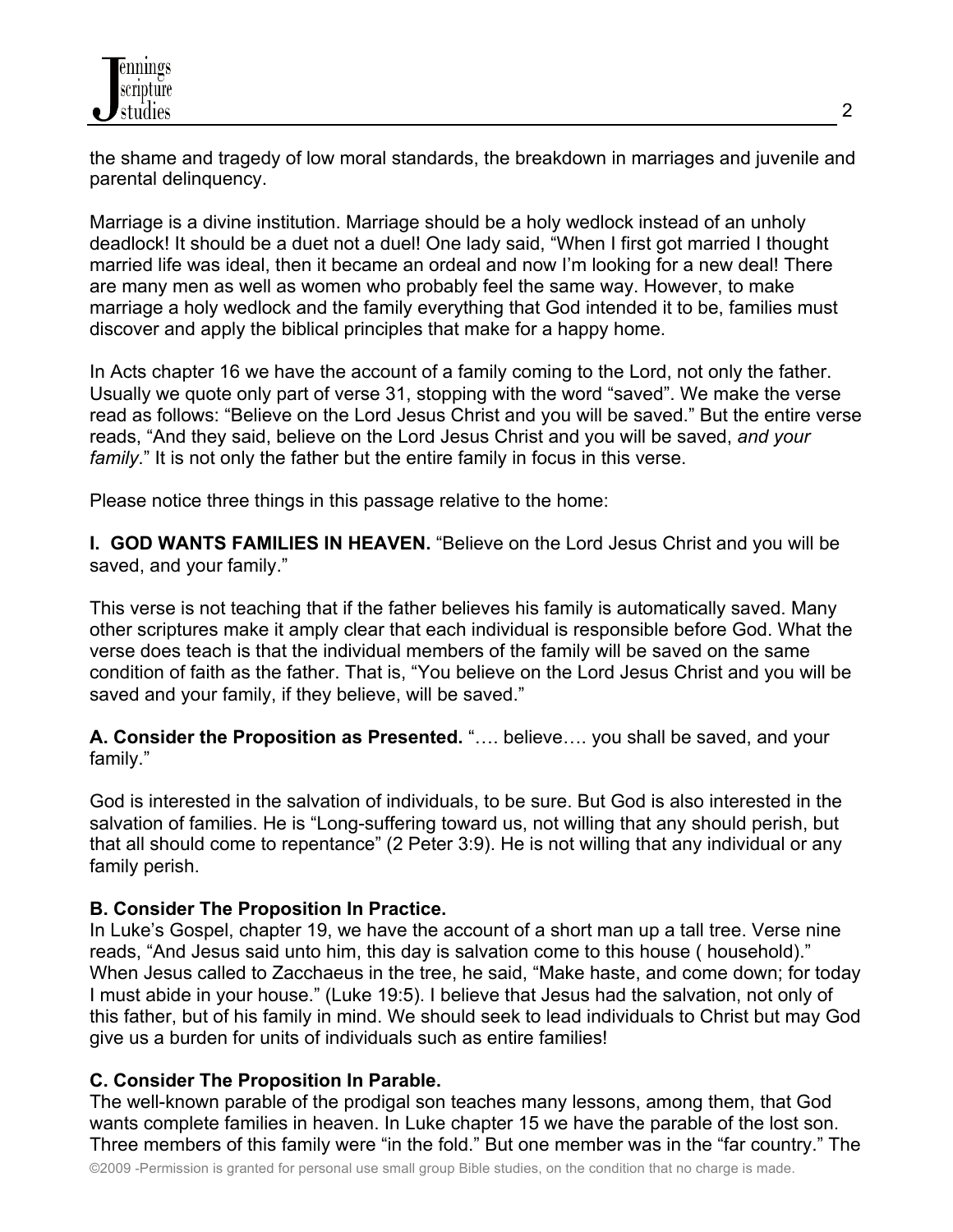story has a sad beginning but it has a glad ending. The wayward son came home and the father said, "This my son was dead, and is alive again; he was lost and is found; and they began to be merry" (Luke 15:24). The family was altogether now in the father's house. What a beautiful picture! The devil wants families together, in hell; God wants families together, in heaven. How do families get to heaven? Look at it this way:

- How do fathers get to heaven? Dad, "Believe on the Lord Jesus Christ, and you shall be saved."
- How do mothers get to heaven? Mom, "Believe on the Lord Jesus Christ, and you shall be saved."
- How do daughters get to heaven? Young lady, "Believe on the Lord Jesus Christ, and you shall be saved."
- How do sons get to heaven? Young man, "Believe on the Lord Jesus Christ and you shall be saved."

The first public ministry of Jesus was performed at a wedding feast, the wedding in Cana of Galilee. Did you ever wonder why Jesus was present at that wedding? He was invited, of course. This godly couple wanted to establish a godly home and therefore they invited Jesus. He graced, gladdened and glorified that marriage and that home by His presence.

Have you ever invited Jesus into your life, your home? His presence means salvation, safety and sanctity! A heart and a home without Jesus can be a hell on earth; but a heart and a home in which Jesus is present and honored is heaven on earth. I urge you to invite this wonderful Savior into your heart and your home.

A man condemned to 15 years in prison for his crimes, said in court when sentenced, "I pardoned the judge, his sentence is just; I pardoned the police, it is their job to arrest criminals; but there are two people in this court that I will never forgive—they are my parents, who brought me up without God and without hope."

A house at night looks gloomy and foreboding, but put a key in the lock and turn on the lights, light the fire and the gloom vanishes and the house comes alive. Just so, when Jesus comes in, He brings light, life and love into every heart.

The jailer of Philippi was himself a prisoner—a prisoner of sin—until the Lord Jesus came into his life. His family, although not incarcerated in the jail, were nevertheless also prisoners of sin who were set free when Jesus came into their hearts and their home. The family's individual lives were changed and their home became a heaven on earth!

**II. GOD WANTS HEAVEN IN FAMILIES.** "He brought them into his house…. and rejoiced, believing in God with all his family" (Acts 16:34).

The family of the jailer in Philippi got heaven in their hearts and heaven was in their home. We are told that, "they rejoiced." A holy and happy home is but an early heaven. Your home can be a hell on earth or a heaven on earth. The home is the seed-bed of society. People do not begin in churches, schools and factories. They begin in homes and they go from these homes into schools, factories and churches as representatives of that home. What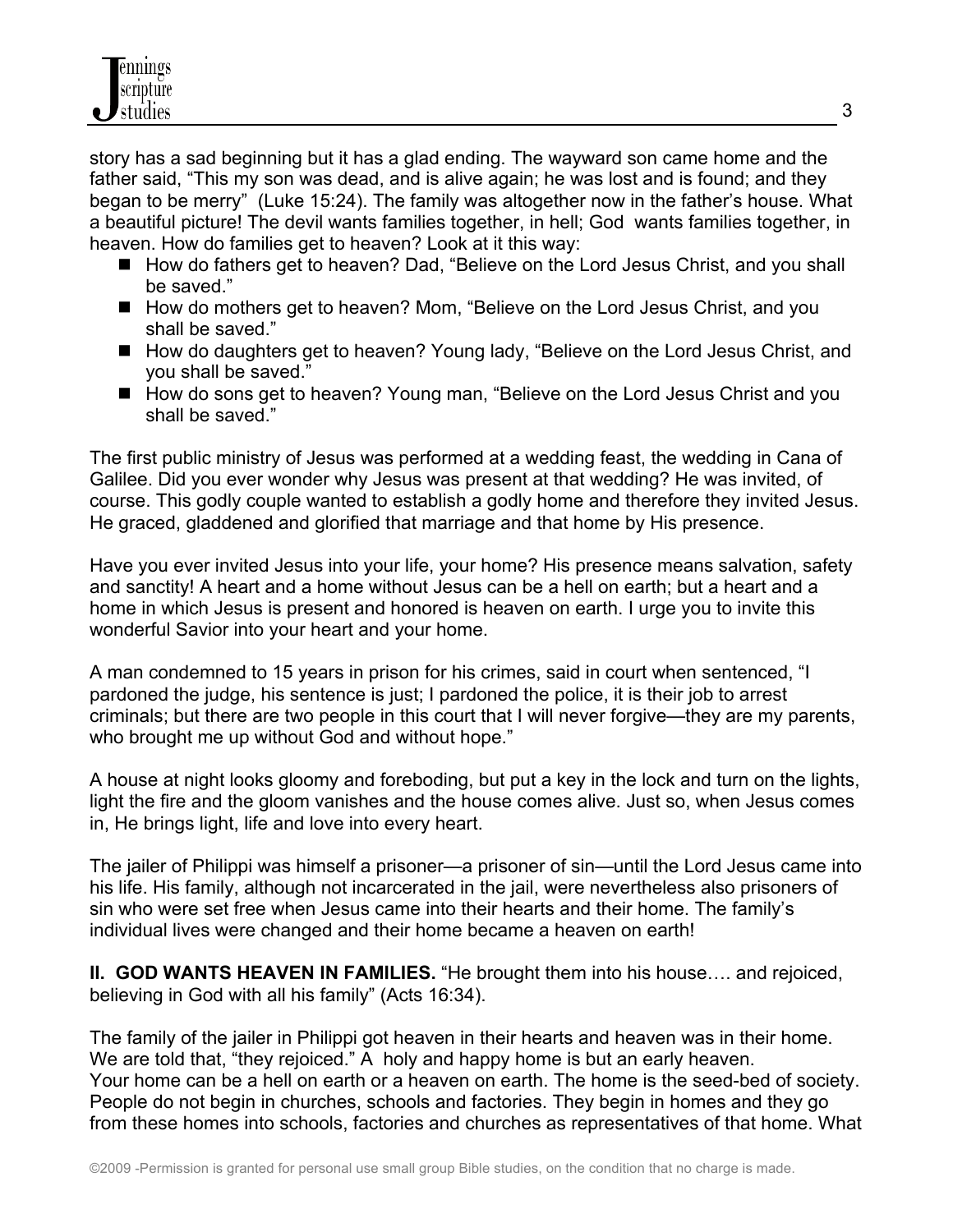are you sending out into the world? Products of a little heaven on earth or a little hell on earth? As the homes go so goes the nation.

But not everyone values the home. One of the tragedies of life today is the decay of the family. Homes have turned into hotels, where people with the same last name sleep and eat when they don't have anything else to do. Knowing, as everyone does, how a woman loves her own home, it is hard to believe the following story which I read: "A real estate salesman tried to sell a woman a house. She said, 'Why buy a house? I was born in a hospital, raised in a boarding school, educated in a university, courted in a car, married in a church, live in a rented apartment, go to the health club in the mornings, play bridge in the afternoons, dance or take in a movie at night. When I die, I'll be buried from a mortuary. All I need the remainder of time is a bed to sleep in and a garage for the car, so why buy a house?'"

A realtor can sell you a house, but only you can make the house a Christian home. It was Edgar Guest who wrote, "It takes a heap o' livin' to make a house a home." The three stages of modern American family life have been described as: matrimony, acrimony and alimony! A home should be one's castle – it shouldn't be a hassle! If heaven is in your home it will not be a hassle.

How can we have heaven in our homes? There are at the very least, three necessary ingredients:

### **A. The Honored Presence of Christ.**

When Jesus came to the home of Lazarus, his sister Martha said, "If you had been here, my brother would not have died" (John 11:21). If Jesus were present in our homes, much would not happen that does happen.

I have been in numerous homes and have often seen a little wall plaque that reads, "Christ is the head of this home; the silent listener to every conversation; the unseen guest at every meal." In some of those homes, apart from that notice on the wall, one would never know that the family had even a slight acquaintance with Jesus Christ. However, the recognized and respected presence of the Lord Jesus will make your home and family life heavenly.

# **B. The Holy Power of the Bible.**

The apostle Paul remarked to Timothy, "From a child you have known the Holy Scriptures, which are able to make you wise for salvation through faith which is in Christ Jesus" (2 Timothy 3:15).

Would we be wrong in assuming that there was Bible reading in Timothy's home? Is there regular Bible reading in your home? Remember, sin will keep you from the Bible and obedience to the Bible will keep you from sin. One of my fondest childhood memories is that of the family altar where the Bible was read and prayers were said. In our own home we raised our two sons in an atmosphere of Bible reading and prayer and now that they are grown and have their own families my wife and I continue to have our daily time of Bible reading and prayer. We have been blessed beyond measure and throughout our lives have reaped the benefits of a Bible centered home.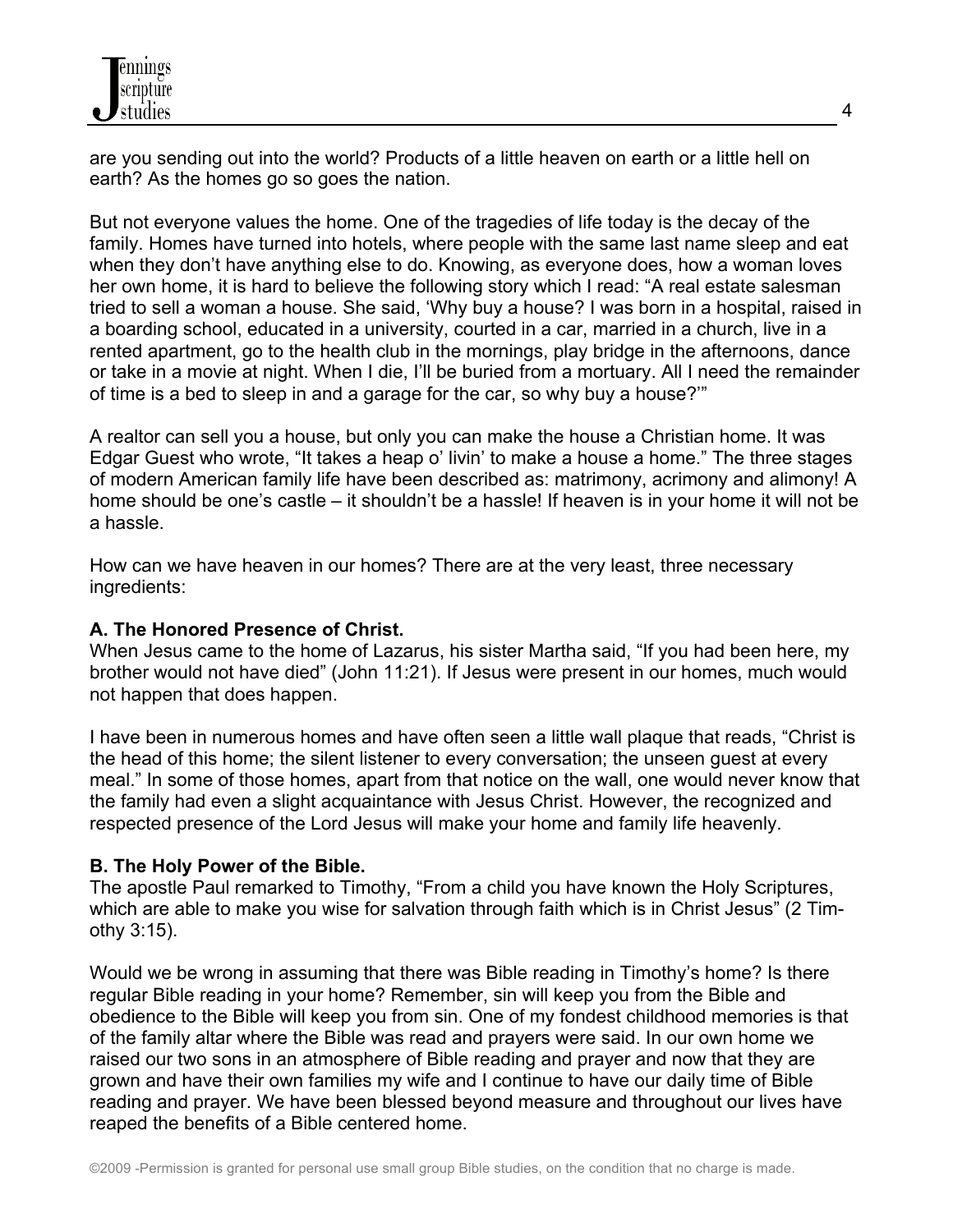

We instruct our families about the school book, the cook book, the telephone book and check book, but unless they are instructed in God's book we have failed! Regular Bible reading will help put heaven in the home.

#### **C. The Habitual Practice of Prayer.**

All of us have probably heard the saying, "The family that prays together stays together." It may be a little timeworn with usage but is still a good recipe for building a heavenly home. Got family problems? The family altar has altered many a family. To make daily prayer a vital part of your home life is to have a protective covering to shield you from the evil forces of a hostile world. While God may not always spare you from physical harm, he does give a deep sense of security in the knowledge that He is watching over you and will never leave you. Yes, a family that communicates with heaven lives under the shelter of divine omnipotence.

Yes, God wants families in heaven and He also desires that there be heaven in families. But neither is experienced automatically. Both require focus and faith; desire and dedication. Like building a house with wood and stone, it takes work to build a family upon the foundation of biblical principles. The edifice will be worth the effort!

**III. GOD WANTS FAMILIES IN CHURCH.** "…and was baptized, he and all his family…." (Acts 16:33).

Do not overlook the words, "…and was baptized, he and all his family….". The family of the jailer of Philippi became a part of the church in Philippi. The church at Philippi was one of Paul's favorites. He wrote a letter to them and they sent him offerings more than once.

The church is a partner with the family, not a competitor. Parents often say, "I do not want to force religion on my children. I will let them go to church if they want." However, children are taught to walk, talk, read, eat, swim, drive the automobile, etc., then when it comes to the most important area of life we ignore all responsibility and let the children floundered around.

Jesus' earthly parents did not do that. We read in Luke chapter 4, "And he came to Nazareth, where he had been brought up: and, as his custom was, he went into the synagogue on the Sabbath day." (Verse 16). Mary and Joseph had taken him to the synagogue repeatedly so that it became his "custom."

We are responsible to God who gave us the children in the first place, to "Train up a child in the way he should go" (Proverbs 22:6). Families worshiping and serving the Lord together is a beautiful sight in the eyes of both God and man.

One of the greatest biblical examples in parental leadership in this area of family life is seen the person of Joshua. He said, "As for me and my family, we will serve the Lord" (Joshua 24:15). Joshua recognized his responsibility and he intended to see that his family followed his example. Look more closely at Joshua's statement:

**A. It Was a Personal Statement.** "As for me….(I) will serve the Lord." Christian fathers and mothers, have you personally determined that you are going to serve